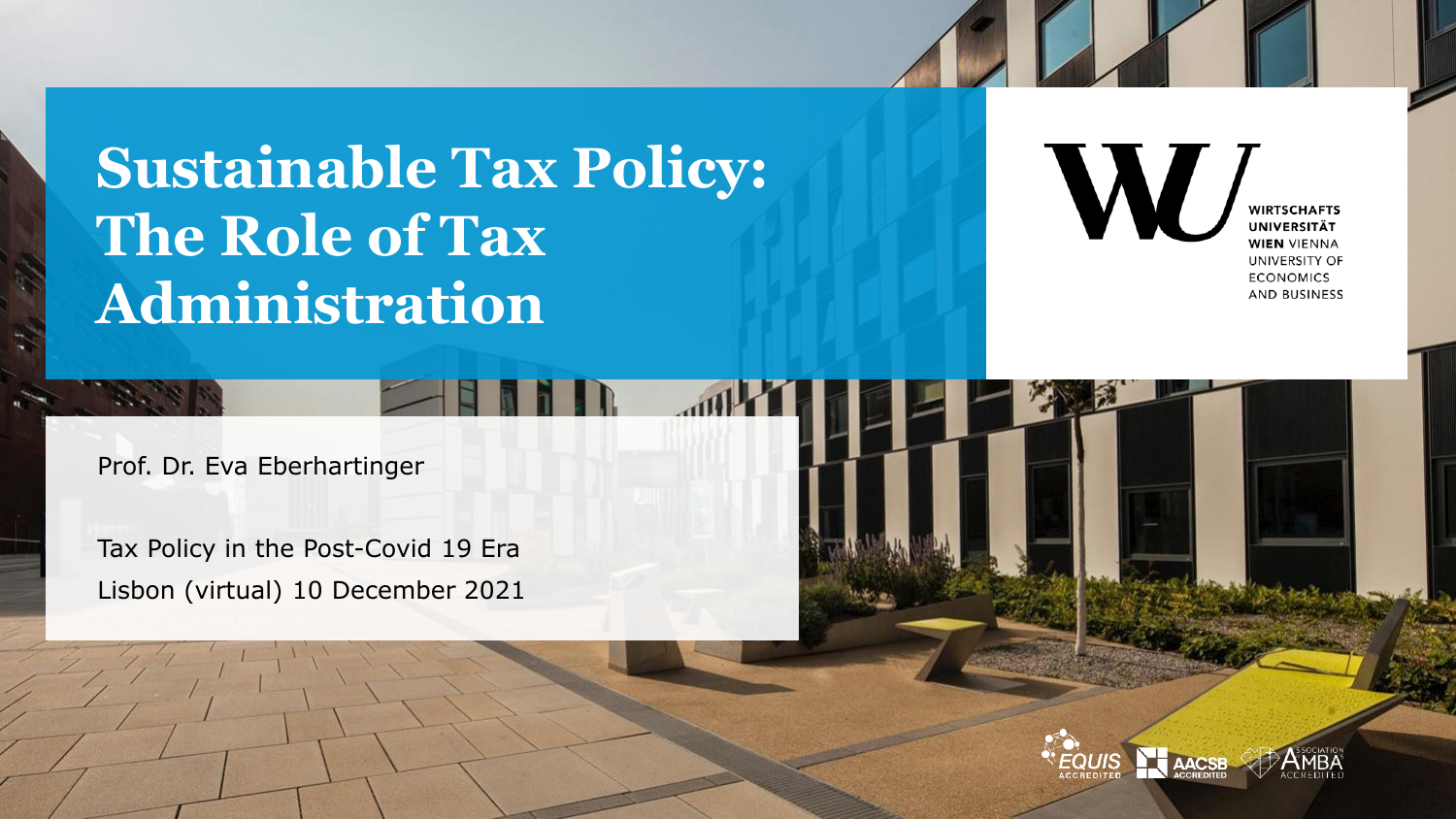### **Sustainable Tax Policy: Close the Tax Gap**

additional debt

AND BUSINES: budgets even tighter post-Covid The role of tax administrationreduced increased spending tax revenues new taxes existing taxes: better tax collection rate ↑, base ↑ close the tax gap! tax tax error, evasion avoidance mistake ACCREDITED ACCREDITED

UNIVERSITY O **ECONOMICS**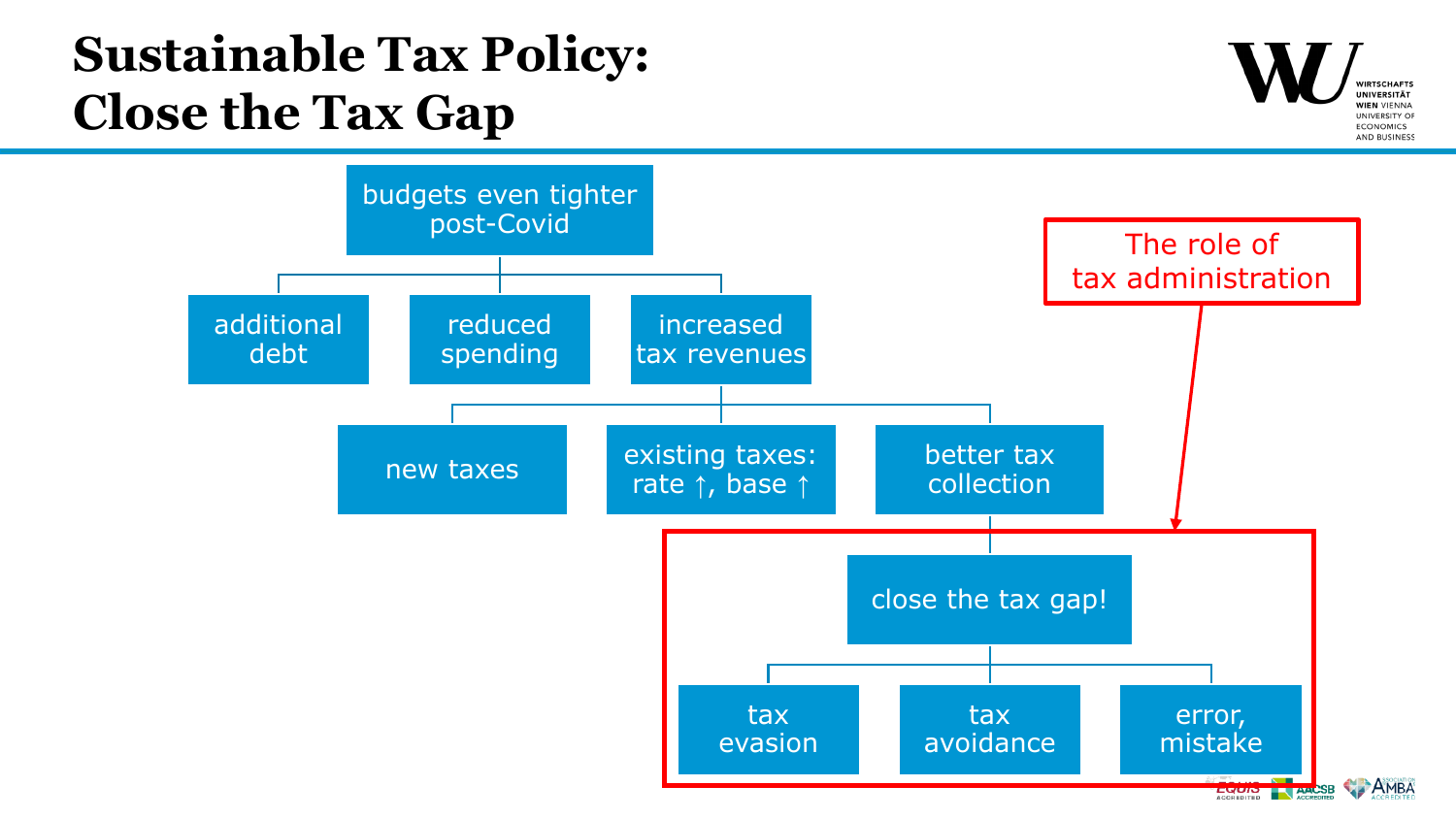# **Sustainable Tax Policy: Close the Tax Gap**



#### **New Approaches in Tax Administrations**

- **Data collection and control** 
	- (online) cash register
- **Services** 
	- e-filing, online tax accounts
	- mobile apps
	- **pre-filling**
- **Blockchain …**
- **Digitalization of tax audits** 
	- AI-based and algorithmic (pre-)auditing, SAF-T
- **Cooperative compliance** 
	- **trust, transparency and cooperation, timely** certainty

### **Cooperation of Tax Administrations**

- **OECD Forum on Tax Administration**
- **European Commission: Fiscalis** Programme; ETACA
- **Intra-European Organization of Tax** Administrations (IOTA)
- **Inter-American Center of Tax** Administrations (CIAT)
- **Tax Administration Research Centre** (TARC), Exeter University

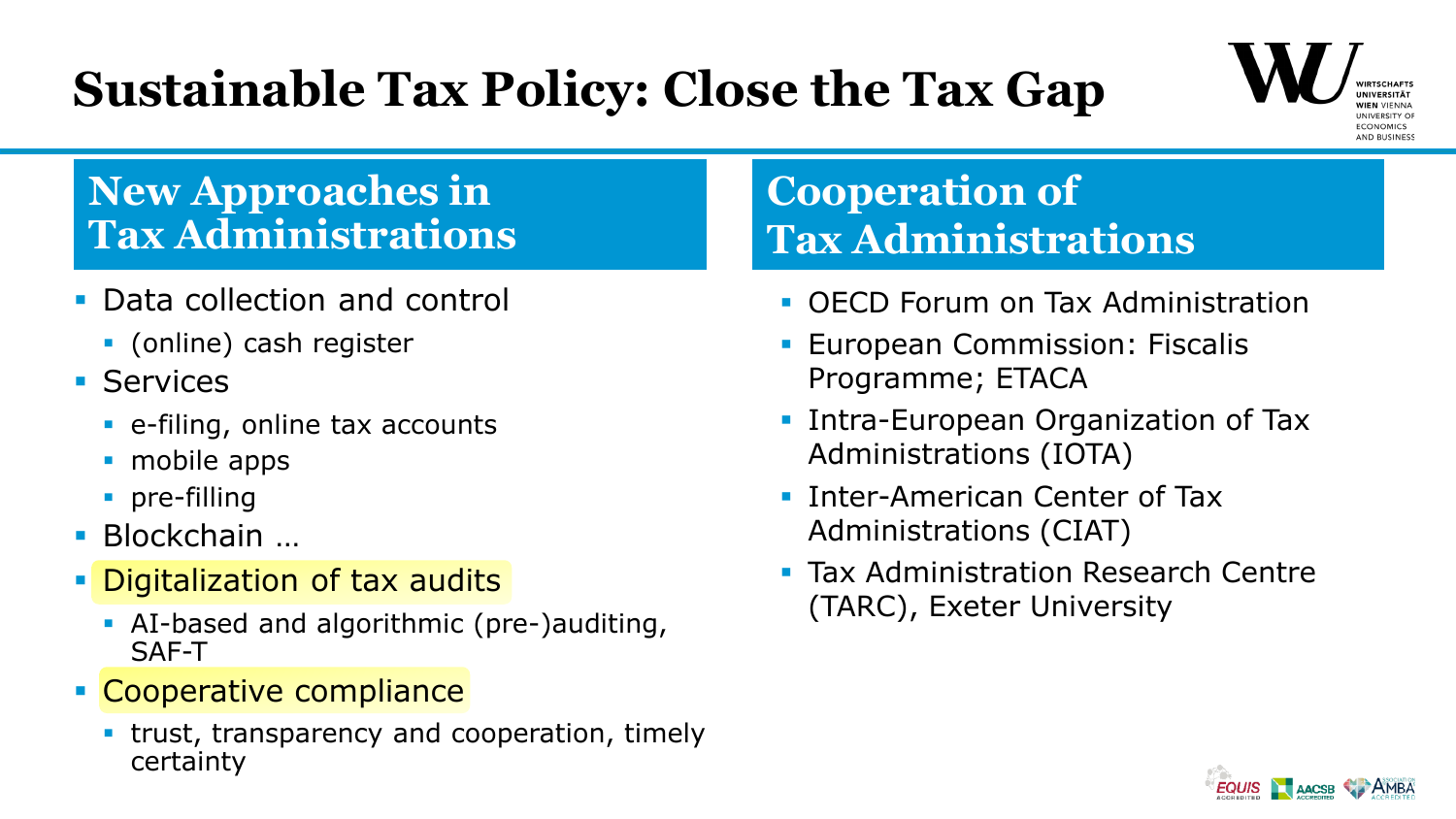**How do New Approaches in Tax Administration affect Businesses? 3 Viewpoints**

**IINIVERSITÄ WIEN VIENNA UNIVERSITY OF ECONOMICS AND BUSINESS** 

Digitalization of tax audits Cooperative compliance

1. Risk based tax audit  $+$  tax avoidance 2.E-audit

 $3.$  Trust + tax bargaining

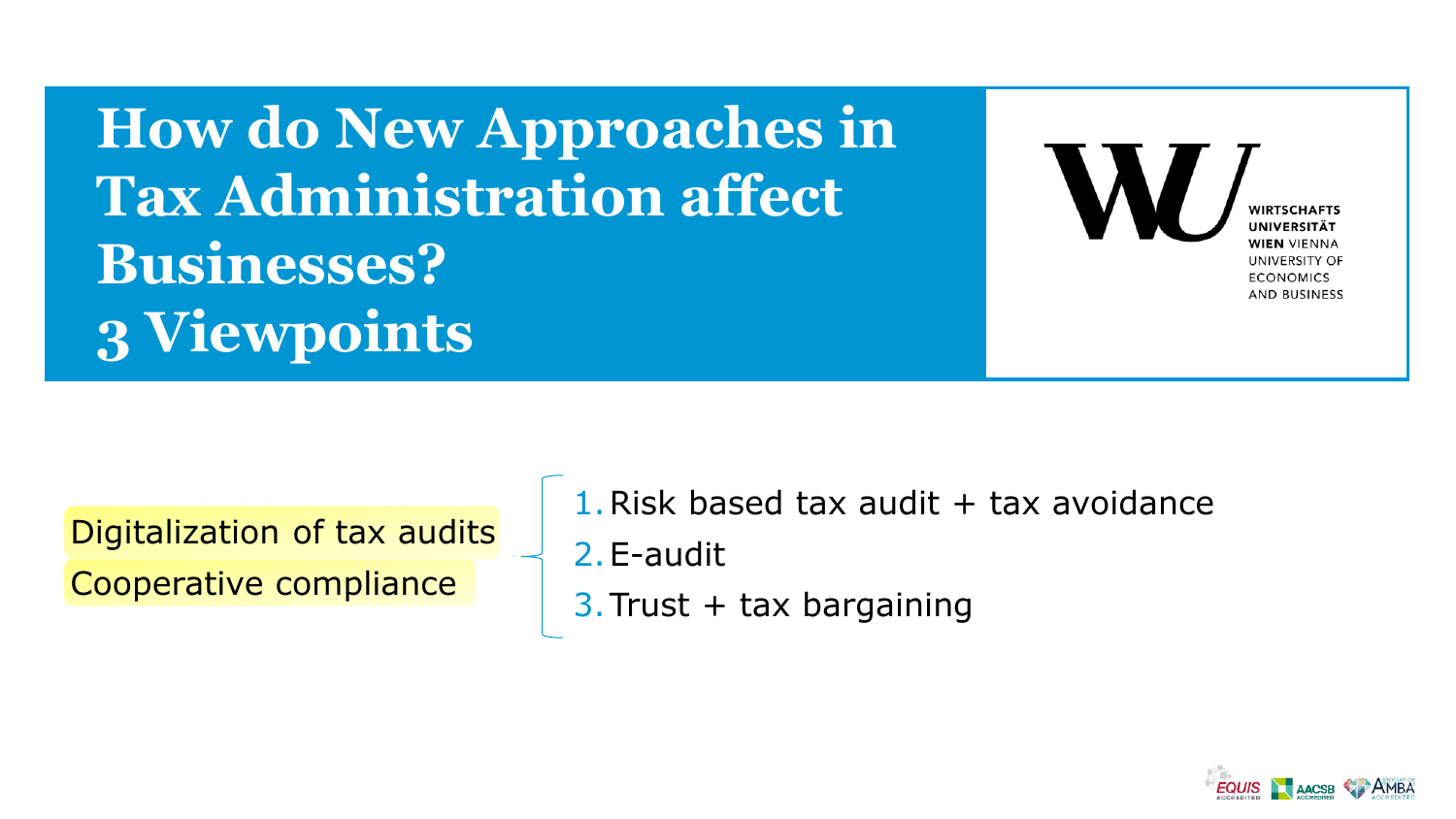### **Are Risk-based Tax Audit Strategies Rewarded? An Analysis of Corporate Tax Avoidance**



- Cross-country panel
	- **54** countries
	- **15,920 firms**
	- $-2014$  to 2017
- **Country-specific OECD data on** "advanced" risk-based audit case selection
	- Risk profiling, predictive modeling, internal intelligence functions
- **Main test OLS** 
	- **Cross-sectional: firm, country characteristics**
	- Robustness: disaggregation, diff-in-diff
- **Additional tests** 
	- Efficiency and performance of tax administrations

#### **Results:**

- Risk-based tax audits are associated with
	- Reduced tax avoidance (ETR)
		- Firms of all sizes  $(!)$
		- **More effective in countries with** 
			- **Low governance quality**
			- High GDP
			- **Low trust in government**
	- Reduced cost of enforcement and improved performance of tax authorities

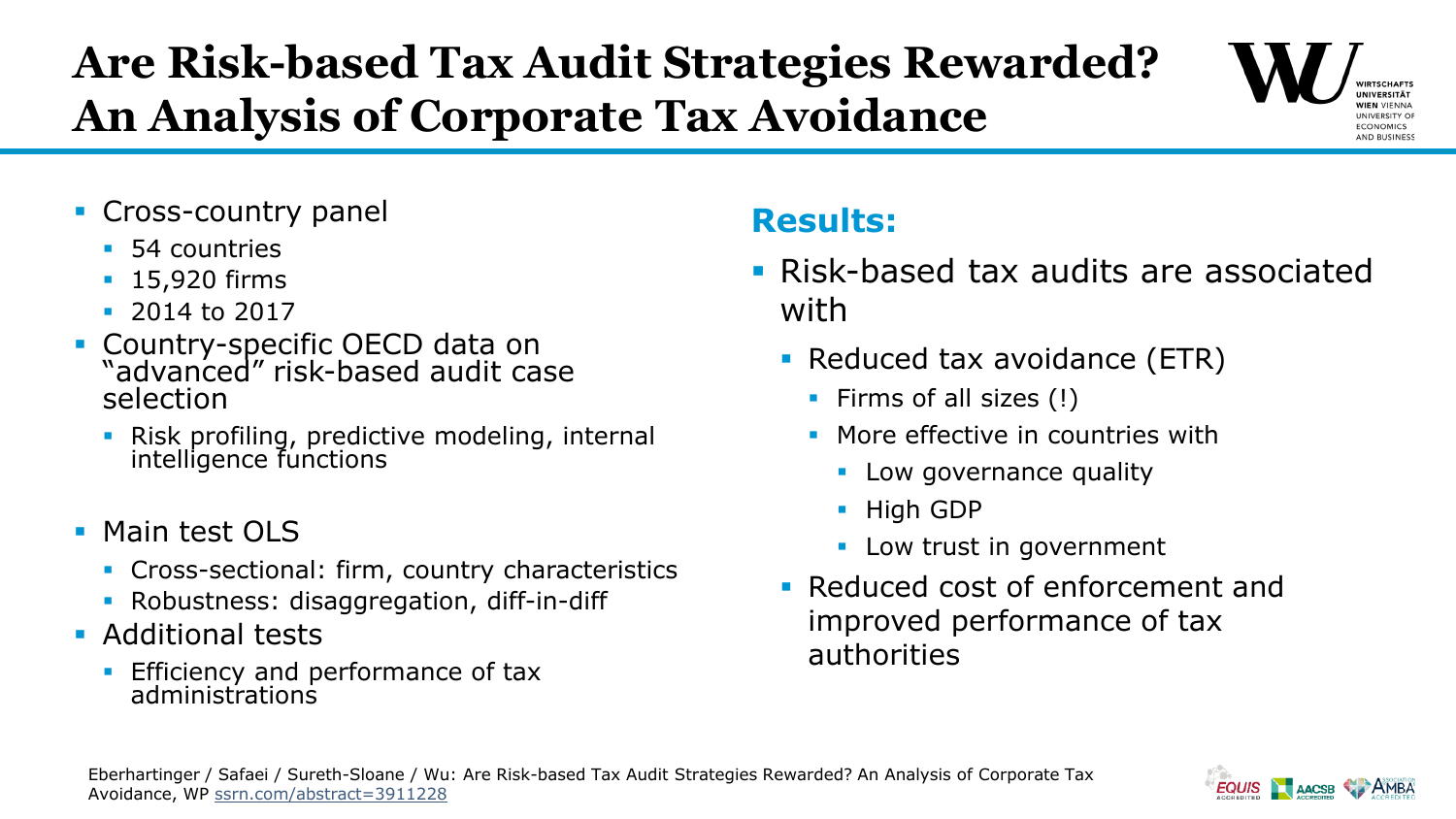#### **The Future of Tax Audits? The Acceptance of Online-Based, Automated Tax Audits and their Effects on Trust and Power**



- Online-Based, Automated Tax Audits
	- Voluntary, trust-based, for micro + SME
	- Real time upload of micro transactional data  $\rightarrow$  statistical + AI analysis  $\rightarrow$ clarification  $\rightarrow$  assessment
- 4 potential features of e-audits
	- Data privacy (deletion of uploaded data)
	- Audit certainty (Do subsequent conventional tax audit)
	- Transparency (information about the audit process)
	- **Independence of tax intermediaries** (process can be used independently)
- Experimental survey of 331 business taxpayers and 530 tax auditors

#### **Results:**

- **Opposing views** 
	- **Taxpayers react with increased** acceptance and trust particularly to audit certainty without perceiving a reduction in power of tax administration.
	- Tax auditors react with disapproval and perceive a substantial reduction in power from audit certainty.

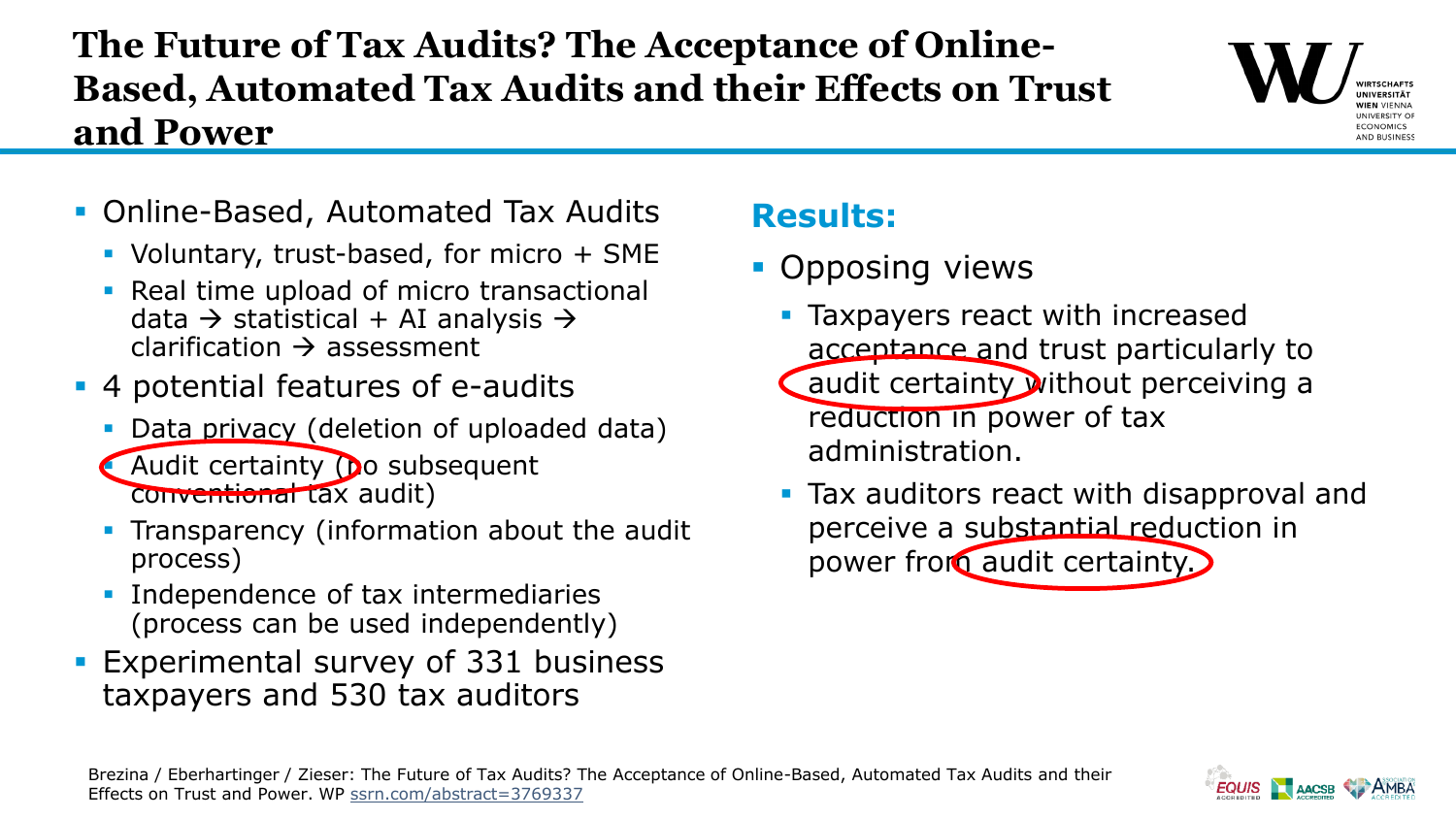#### **How Does Trust Affect Concessionary Behavior in Tax Bargaining?**



- **Tax bargaining is a reality, and an** element of cooperative compliance
- **Effect of different types of trust?** 
	- **Interpersonal trust between taxpayer and** tax auditor
	- Taxpayer's and tax auditor's trust in the government
- Experiment, 304 student participants, 2x2 design
	- **Exogenous variation of interpersonal trust** and trust in government
	- $\blacksquare$  tax game in pairs (taxpayer + tax auditor), bargaining
	- **observation of concessionary behavior**

#### **Results:**

- **Trust affects concessionary behavior** 
	- **Trust in government in line with** intuitive predictions
		- **Taxpayer concedes less**
		- **Tax auditor concedes more**
		- i.e. less taxes collected
	- **Interpersonal trust only affects tax** auditors
		- For high interpersonal trust, the alleviating effect of high trust in government on tax auditors' propensity to make concessions is less pronounced

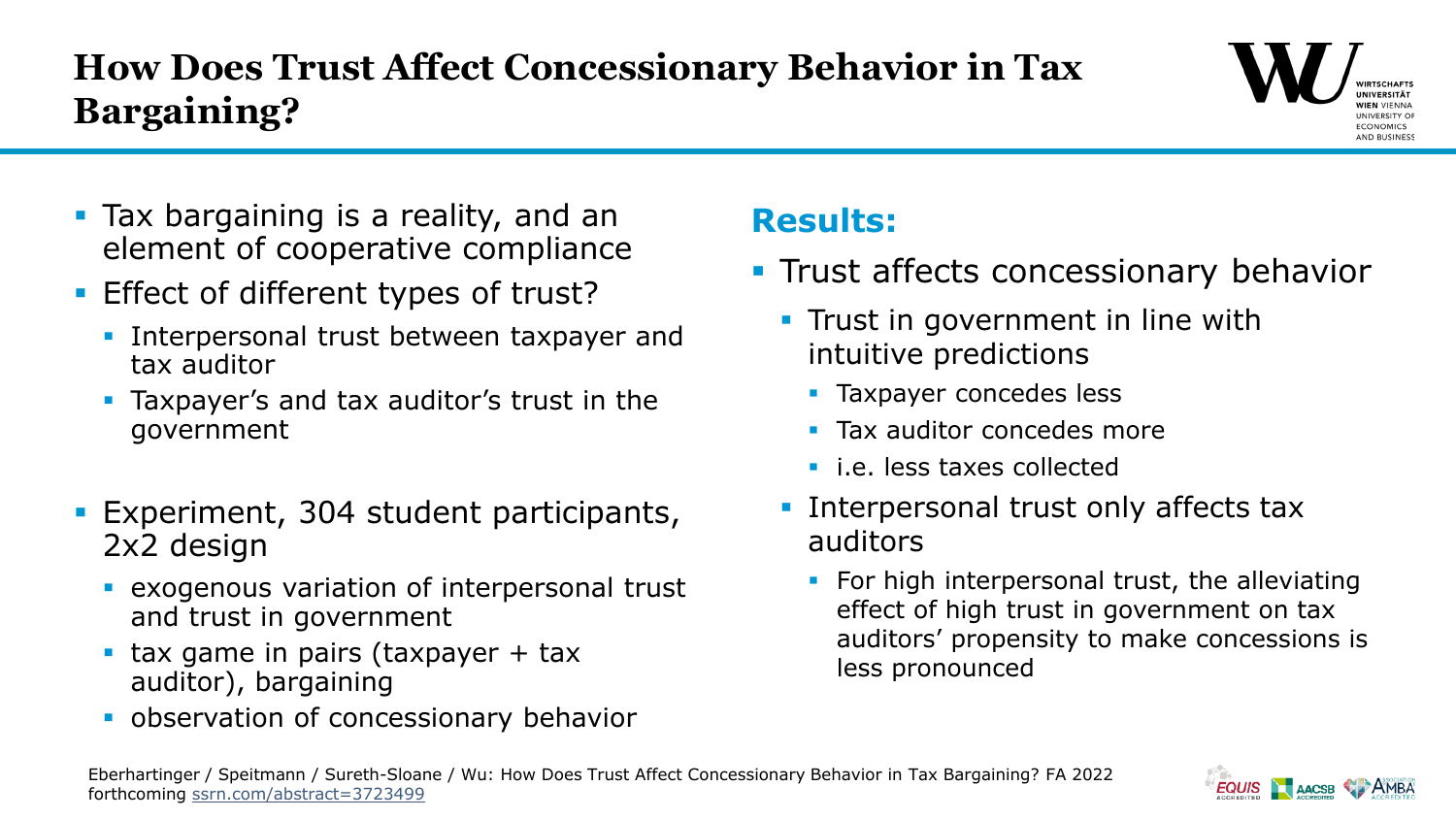#### **WIRTSCHAFTS UNIVERSITÄT WIEN VIENNA** UNIVERSITY OF **ECONOMICS** AND BUSINESS

## **To Conclude**

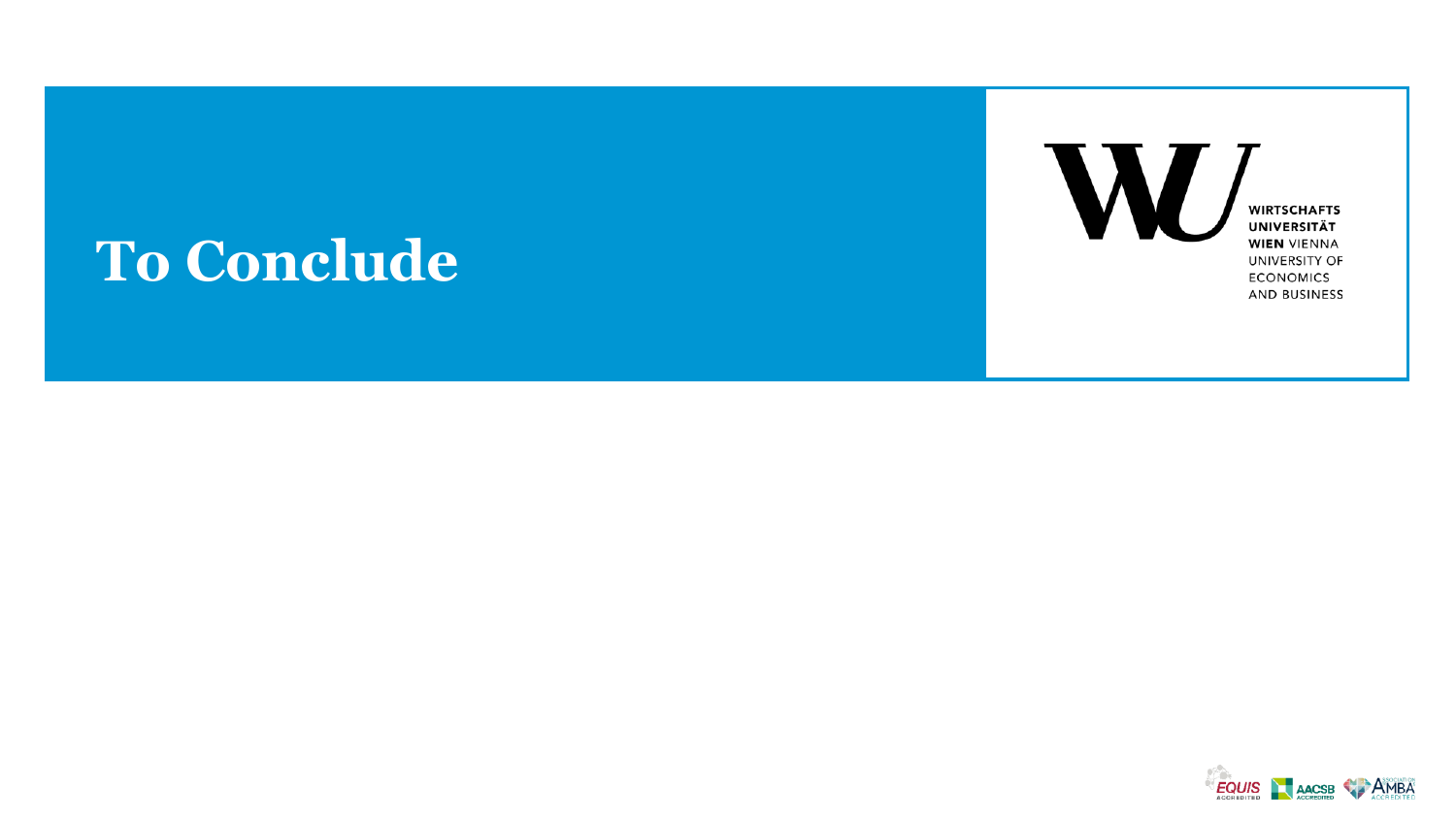- Role of tax administration: close the tax gap
- $\rightarrow$  Collect the tax due: it 's not all about tax evasion
- **I** Invest in risk-based audit case selection
	- $\rightarrow$  Associated with less tax avoidance, and with higher performance of tax authorities
- Offer trust-based e-audit to micro + SME, who may be particularly prone to error and mistake
	- $\rightarrow$  Only works if coupled with tax certainty; re-assure tax auditors
- Not too much trust, though
	- $\rightarrow$  Tax auditors may display concessionary behavior in a trustful relation with the taxpayer
- And beyond: consider (other) behavioral insights, also for businesses …